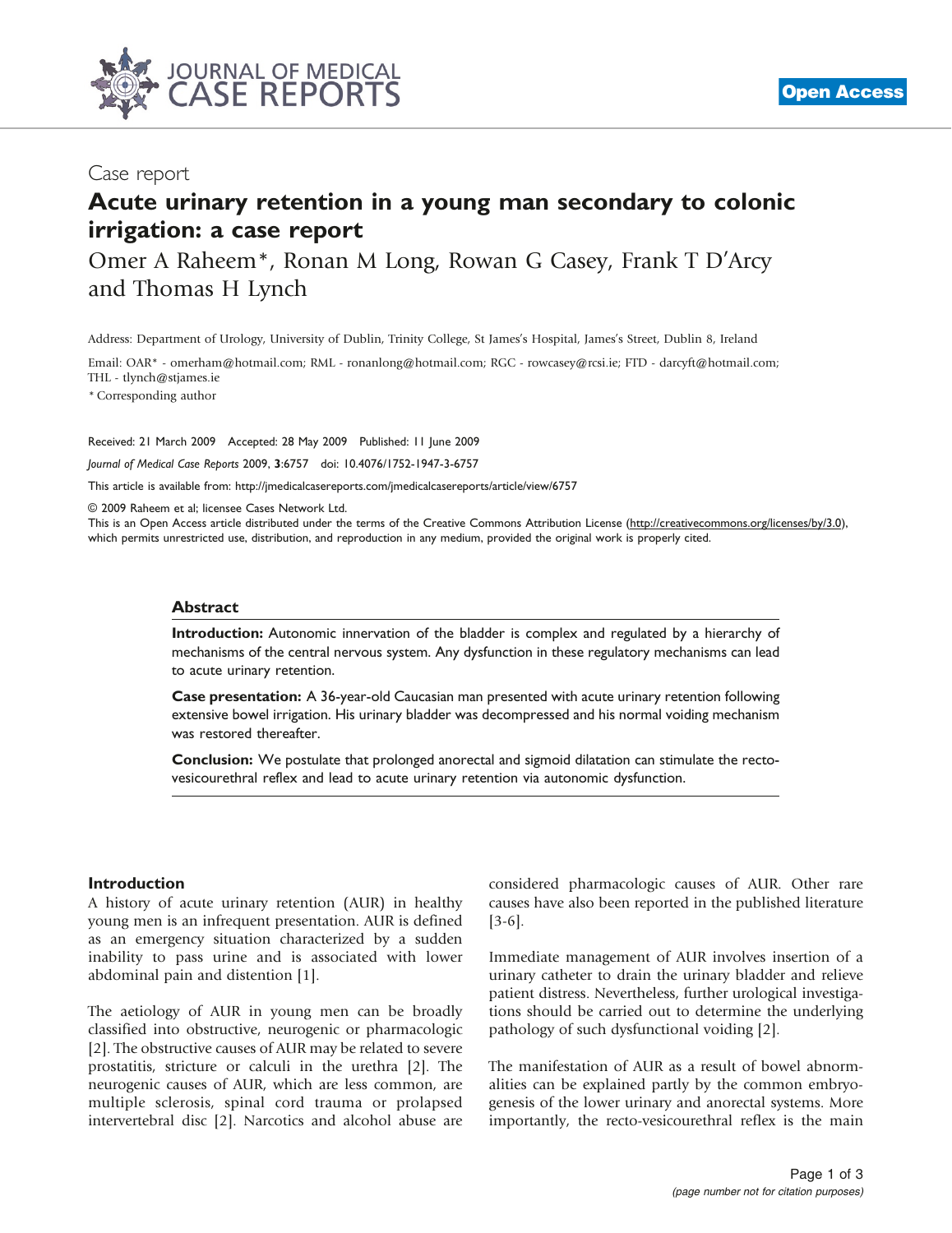physiologic reflexive mechanism that harmonizes the defecation and urination functions in the normal physiological state. Specific pathophysiological problems such as prolonged rectal distention can initially disrupt the rectovesicourethral reflex and ultimately lead to the development of AUR.

# Case presentation

A 36-year-old Caucasian man presented to the emergency department of a university teaching hospital with a 12-hour history of acute lower abdominal pain and distension associated with the inability to pass urine. A detailed clinical history revealed no history of any urological, neurological or sexually transmitted disease. He had neither previous abdominal, spinal or genital trauma, nor substance or alcohol abuse. He also denied any history of constipation. This patient had no previous lower urinary tract symptoms (LUTS). However, extensive bowel irrigation (approximately 5 litres at room temperature over a 5-hour period) was performed due to hygienic purposes prior to his presentation. No rectal pain or discomfort was experienced by the patient during bowel irrigation.

On clinical examination, the patient was in obvious suprapubic discomfort. However, his cardiorespiratory and neurological examinations were normal. A tender suprapubic mass was palpable up to the umbilicus, which is consistent with acute urinary retention. Results of his genital and penile examinations were also normal. His digital rectal examination revealed a small, benign and non-tender prostate. Rectal sphincter tone and peri-anal sensation were normal and the rectum was empty of faeces. A clinical diagnosis of AUR was made and his urinary bladder was decompressed by insertion of 18 FG indwelling Foley catheter which yielded 2000 ml of clear urine.

Results of laboratory haematological studies including full blood count, C-reactive protein, erythrocyte sedimentation rate and random blood sugar were all normal. The biochemical tests showed marked elevation of serum creatinine level 701 µmol/l (normal range 60 to 100 µmol/l) on admission. His urinalysis was normal and without pyuria or haematuria. Bilateral moderate hydroureteronephrosis to the level of the urinary bladder were identified on renal ultrasonography. The patient's serum creatinine level dropped to 153 µmol/l eight hours after urinary catheterization.

The patient was then hospitalized and subsequently underwent full urological and radiological assessment. Post-void residual, uroflowmetry and cystoscopy examinations were performed during the next few days following hospitalization and revealed normal findings. Urodynamic studies were postponed for more than three days and the findings were also normal. Magnetic Resonance Imaging (MRI, Multiple Sclerosis protocol) of his brain and spinal cord were both clear. Serum creatinine level returned to normal in the second day post-admission. Two days later, a repeat renal ultrasonographic examination demonstrated normal sized kidneys and no evidence of urinary obstruction. Prior to patient discharge, he was taught to use clean intermittent self-catheterization (CISC) by a urology nurse specialist. Follow-up assessment two months later showed that the patient emptied his bladder completely and had no LUTS. He used CISC for only 10 days after his discharge from hospital.

#### **Discussion**

This is a very unusual case of AUR in a young man and we inferred that this was related to his bowel irrigation. There is no similar case in the literature. After full urological and neurological assessments, we concluded that colonic and ano-rectal dilation caused by bowel irrigation and distension was the cause of his AUR. Normal micturation was restored in our patient 10 days after presentation.

Although colonic cleansing using different preparations such as phosphate have been safely used in numerous diagnostic and surgical procedures, acute retention of urine has not been reported as a possible side effect [\[7\]](#page-2-0). This side effect can partly be explained by the insufflation of rapid and copious amounts of irrigation fluid into the rectum leading to an extensive rectal distention and subsequent AUR.

Innervation of the bladder is complex and regulated by a hierarchy of central nervous system mechanisms, and abnormalities can give rise to acute urinary retention. Bladder function is considered to undergo both storage and voiding phases. In the storage phase, the sympathetic drive  $(T_{10} - L_2)$  exerts an inhibitory effect on the parasympathetic mediated detrusor muscle tone and allows external sphincter (rhabdosphincter) contraction. Detrusor muscle contraction is normally coordinated by the excitatory effect of the parasympathetic nerve  $(S_2-S_4)$ under the control of the pontine micturition centre in the brainstem (voiding phase).

Miyazato et al. [\[8\]](#page-2-0), in an experimental animal model, examined the inhibitory role of rectal distention on detrusor contraction in rats. The rectum was inflated by a balloon and the bladder detrusor pressure was then measured cystometrically. This was followed by intrathecal injection of strychnine (a selective glycine receptor antagonist) or bicuculline (GABA receptor antagonist), which blocked the reflex and restored normal detrusor contraction. In this study, it was illustrated that the induced rectal distention, up to 3 cm<sup>3</sup>, decreased bladder contraction. This animal study inferred the existence of an